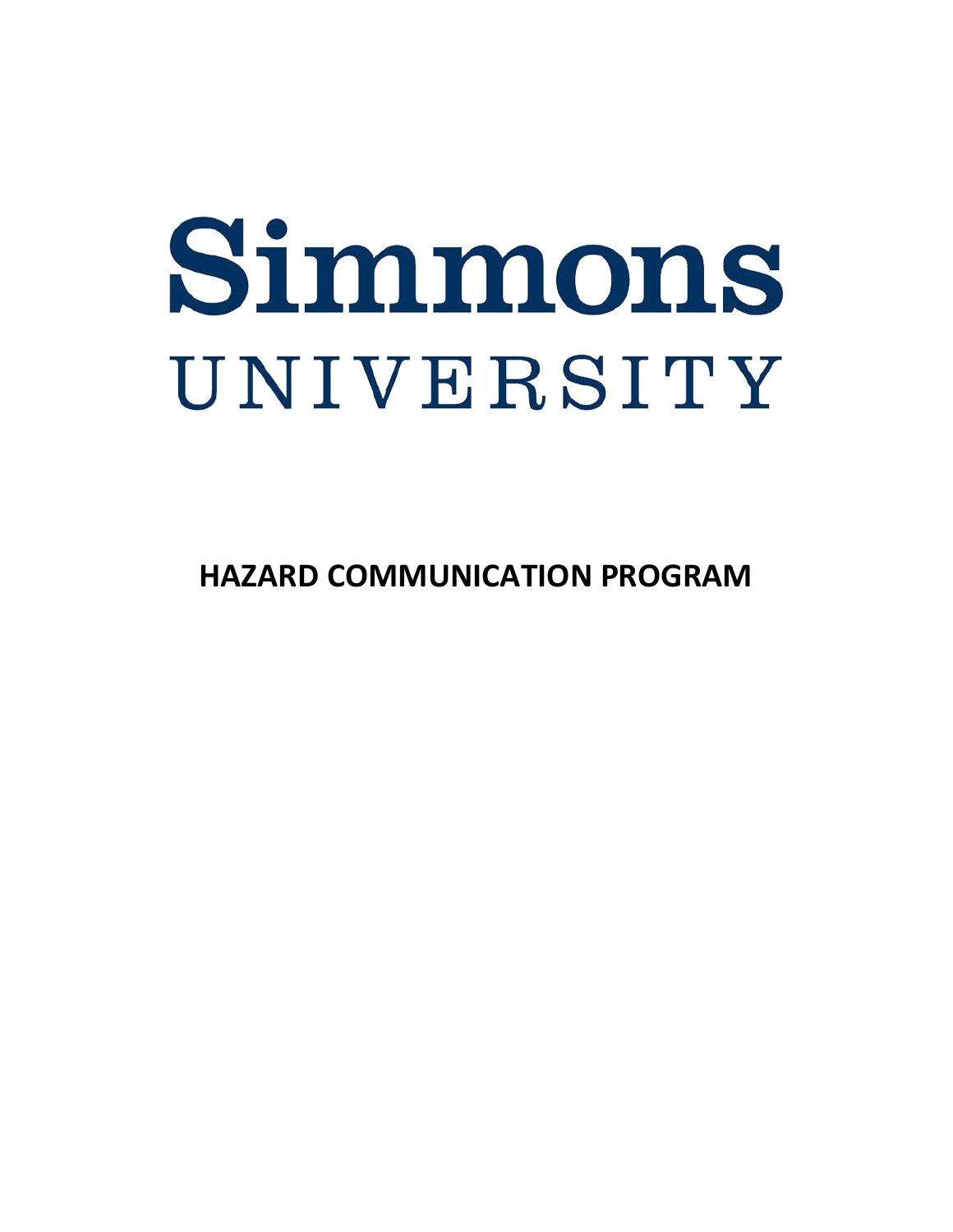Original Date: May 2016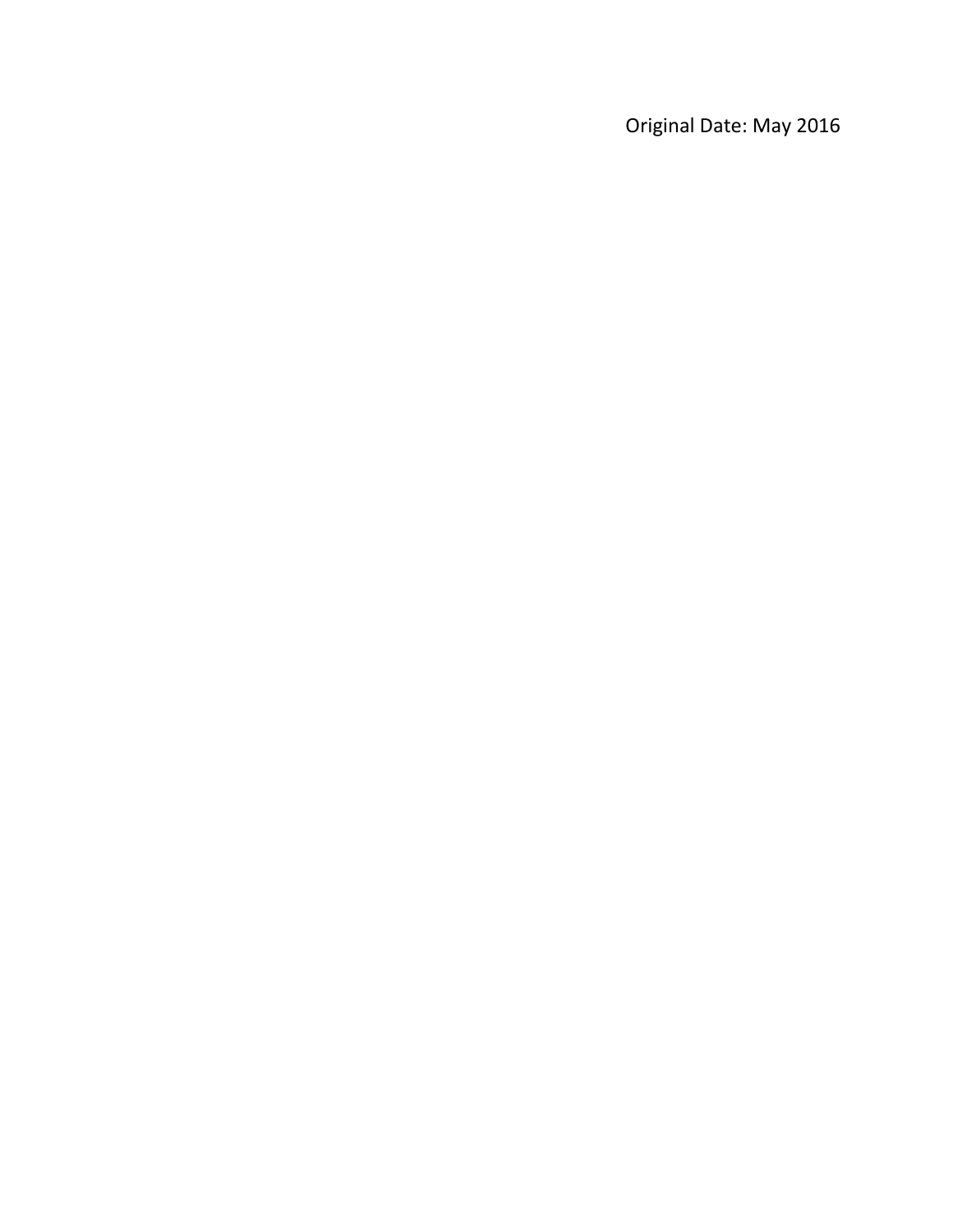#### **HAZARD COMMUNICATION PROGRAM REVIEW SUMMARY**

| Revision(s) | By | Affiliation | Date | Changes |
|-------------|----|-------------|------|---------|
|             |    |             |      |         |
|             |    |             |      |         |
|             |    |             |      |         |
|             |    |             |      |         |
|             |    |             |      |         |
|             |    |             |      |         |
|             |    |             |      |         |
|             |    |             |      |         |
|             |    |             |      |         |
|             |    |             |      |         |
|             |    |             |      |         |
|             |    |             |      |         |
|             |    |             |      |         |
|             |    |             |      |         |
|             |    |             |      |         |
|             |    |             |      |         |
|             |    |             |      |         |
|             |    |             |      |         |
|             |    |             |      |         |
|             |    |             |      |         |
|             |    |             |      |         |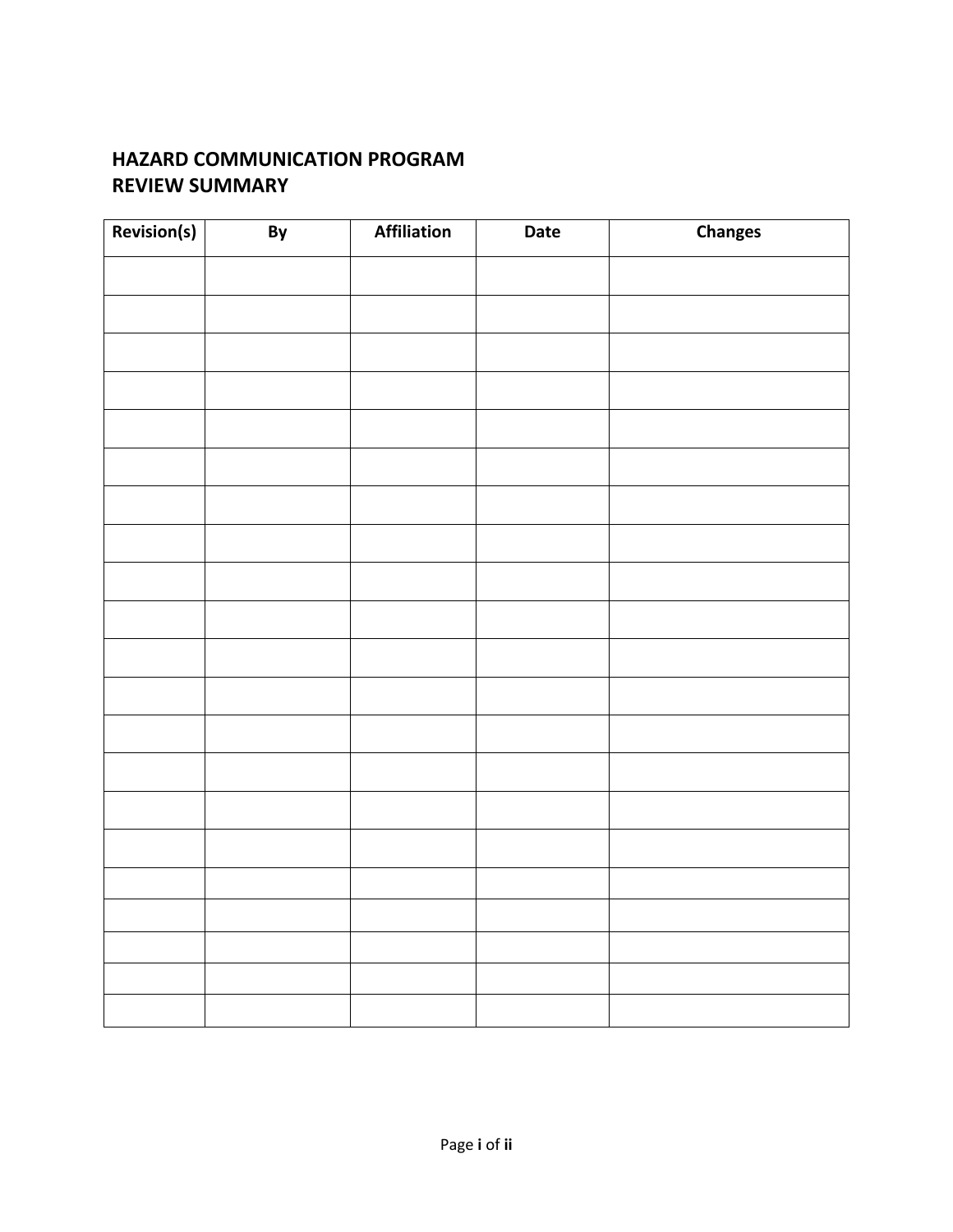## **Table of Contents**

| 1.0  |  |
|------|--|
| 2.0  |  |
| 3.0  |  |
| 4.0  |  |
| 5.0  |  |
| 6.0  |  |
| 7.0  |  |
| 8.0  |  |
| 9.0  |  |
| 10.0 |  |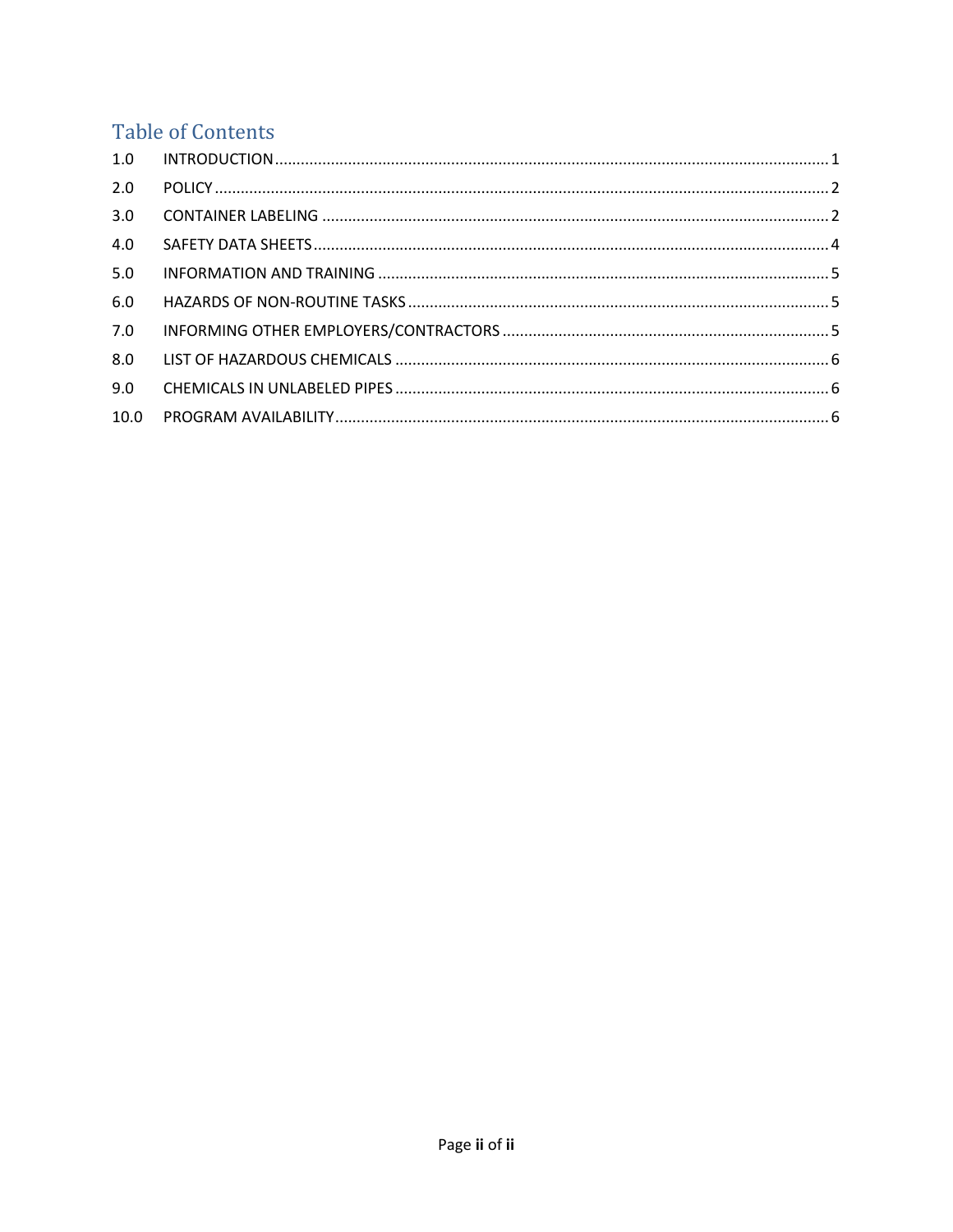## <span id="page-4-0"></span>**1.0 INTRODUCTION**

In 2012, OSHA adopted the United Nations (UN) Globally Harmonized System of Classification and Labeling of Chemicals (GHS) into the Hazard Communication Standard (HAZCOM), 29 CFR 1910.1200. As part of this adoption, changes were made to the following requirements under HAZCOM, which are applicable to Simmons University (Simmons):

- **Labeling**
- Safety Data Sheets (SDSs)
- Information
- Training

GHS classifies substances by the physical, health, and environmental hazards that they pose, and provides signal word (Danger, Warning), hazard statements (e.g., may cause fire or explosion), and standard pictogram-based labels to indicate the hazards and their severity. Figure 1 provides the GHS pictograms.



**Figure 1 – GHS Pictograms** Source: OSHA's webpage viewed December 9, 2014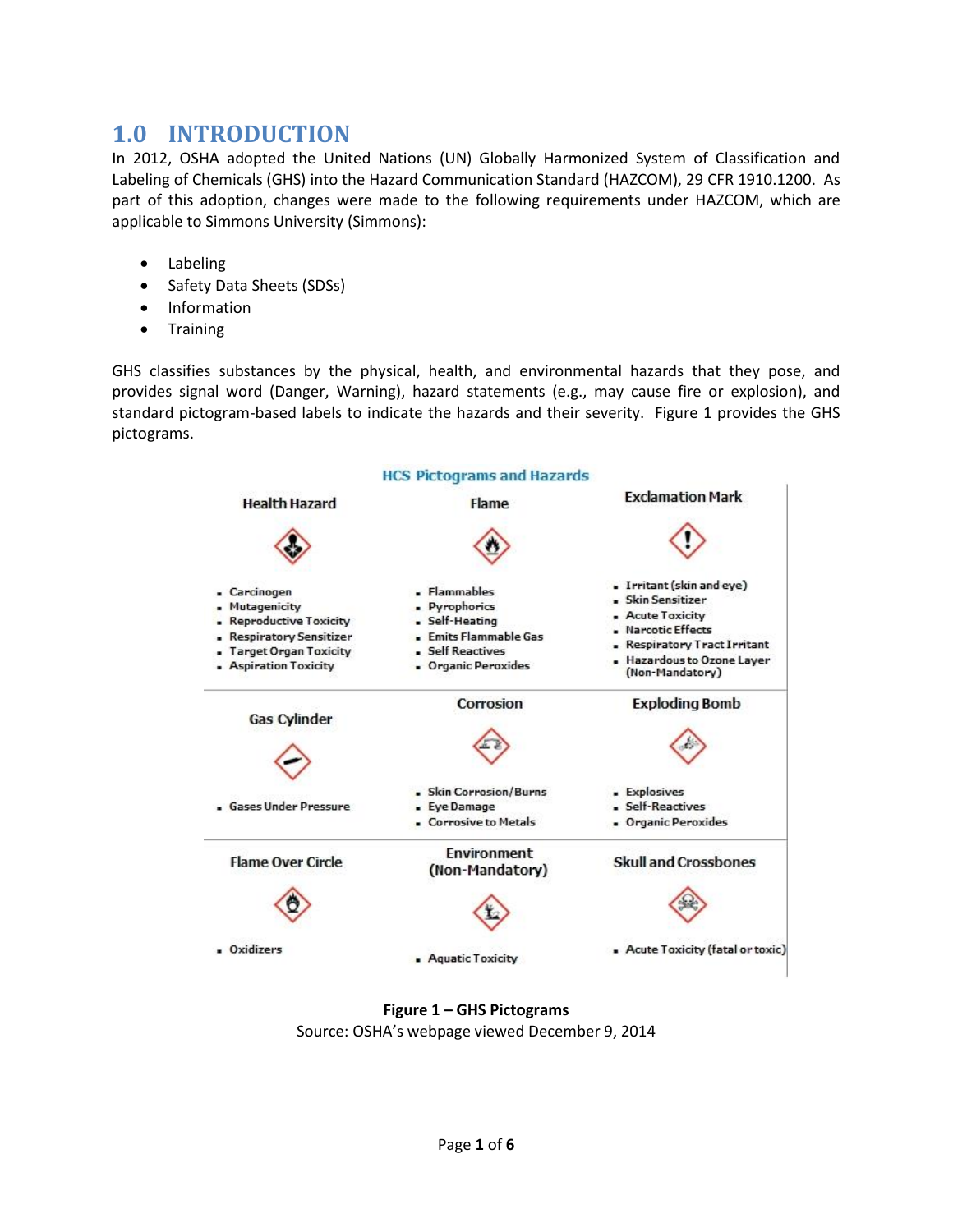## <span id="page-5-0"></span>**2.0 POLICY**

To ensure that information about the dangers of all hazardous chemicals used at Simmons is known by all affected workers, the following hazard communication program has been implemented. Under this program, faculty, adjuncts, staff, and students will be informed of the requirements of the OSHA's HAZCOM, the operations where exposure to hazardous chemicals may occur, and how workers can access this program, as well as labels and SDSs.

This program applies to any chemical which is known to be present in the workplace in such a manner that workers may be exposed under normal conditions of use or in a foreseeable emergency. All work areas that involve potential exposure to chemicals are part of the hazard communication program. Copies of the hazard communication program are available in the Buildings and Grounds Office for review by any interested faculty, adjunct, staff, student, or visitor.

The following departments at Simmons University (Simmons) are required to adhere to this program:

- Athletics
- Art and Music
- Biology
- Buildings and Grounds
- Chemistry & Physics
- Health Center
- Nursing
- Physical Therapy
- Psychology
- Shipping and Receiving

The Director of Environmental Health and Safety (EH&S) is the program coordinator, with overall responsibility for the program. This program will be reviewed on an annual basis by at least the Director of EH&S and one member from each of these departments.

## <span id="page-5-1"></span>**3.0 CONTAINER LABELING**

The Laboratory Manager, Department Manager, Department Chair, Shipping and Receiving, or designee will:

• Verify that all containers received for use will be clearly labeled in accord with the requirements of HAZCOM, including a product identifier, pictogram, hazard statement, signal word, and precautionary statements, as well as the supplier's contact information (name and address). Figure 2 provides an example of the information required on a label.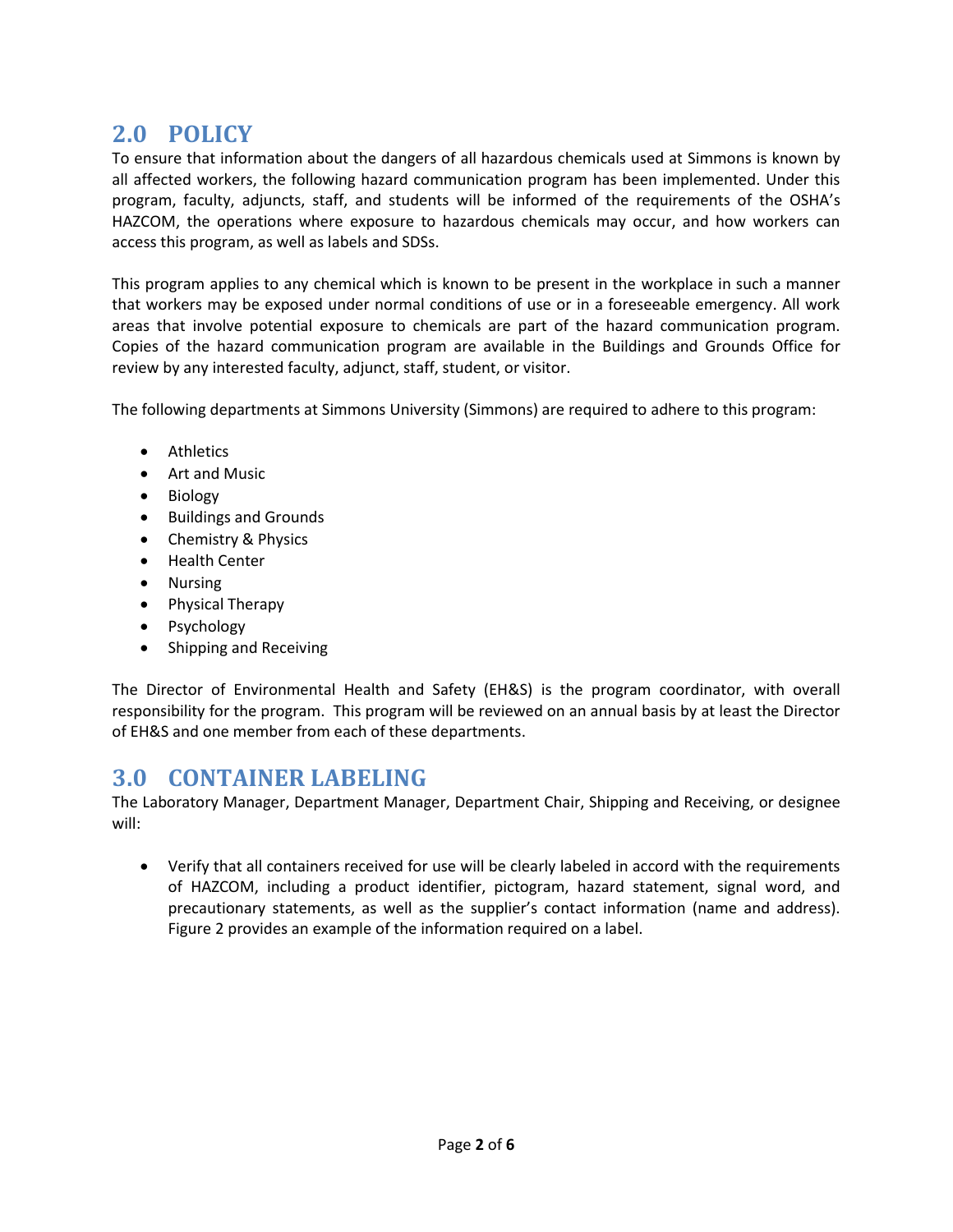

#### **Figure 2 – Manufacturer Labeling Requirements** Source: OSHA's webpage viewed December 9, 2014

• Ensure that all secondary containers are labeled with the original supplier's label or with a National Fire Protection Association (NFPA) label. For help with labeling, see the Director of EH&S. This figure explains the NFPA diamond.



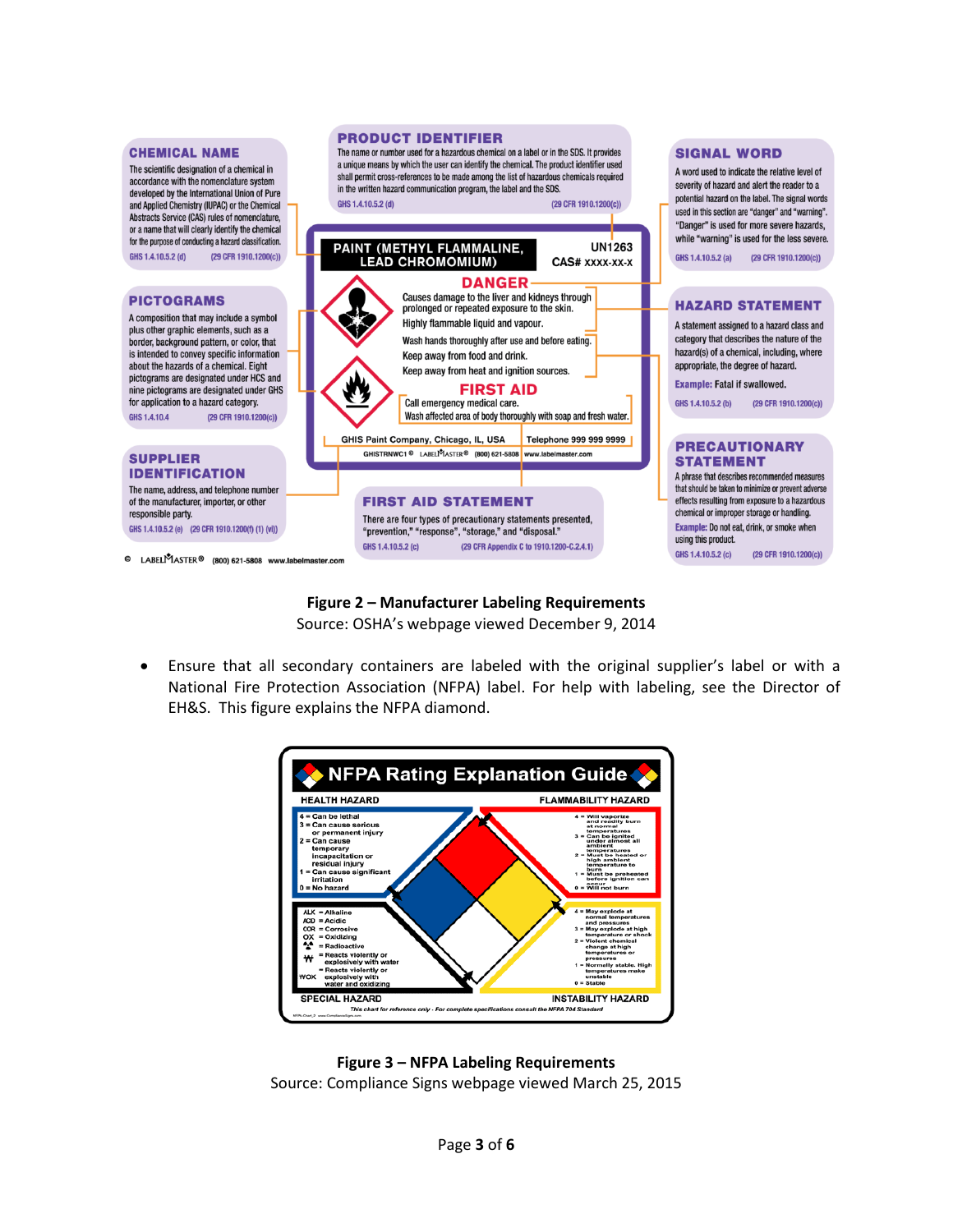• Review your department's labeling procedures every six months or when there is a change in the information. Please update labels as required.

Staff may intentionally or unintentionally "develop" chemicals in the laboratory. If a chemical is developed in a laboratory, contact the Director of EH&S to determine whether or not the chemical must be labeled in accordance with the HAZCOM.

If a container of a hazardous chemical is under the direct supervision of a laboratory member or staff from generation to disposal, then the container is not required to be labeled with a HAZCOM label.

If you are storing small quantities of the same chemicals in small containers (e.g., vials), then you are able to convey the information using any of the following methods:

- Label the rack with the proper label.
- Develop a poster with the proper label or information to post in the area where the chemicals are being used by faculty, adjuncts, staff, and students.

#### <span id="page-7-0"></span>**4.0 SAFETY DATA SHEETS**

The Laboratory Manager, Department Manager, or designee is responsible for establishing and monitoring Simmons's Safety Data Sheet (SDS) program. The procedure below will be followed when an SDS is not received at the time of initial shipment:

- 1. The Laboratory Manager, Department Manager, or designee will notify the manufacturer of the chemical to obtain the most recent SDS.
- 2. The Laboratory Manager, Department Manager, or designee will check the manufacturer's webpage to see if the SDS is available via the internet. If the SDS is available, the Laboratory Manager, Department Manager, or designee will print the SDS and place it in the department SDS folders and scan a copy to the online chemical inventory database.

Copies of SDSs for all hazardous chemicals to which faculty, adjuncts, staff, students, and visitors are exposed or are potentially exposed will be kept in department SDS folders (if the department chooses to kept hard copies) and/or on the online chemical inventory database. Hard copies are not required if everyone working with the chemicals has access to Simmons's online chemical inventory database.

SDSs will be readily available to all faculty, adjuncts, staff, students, and visitors in each area using or storing hazardous chemicals during each shift. If an SDS is not available, contact the Laboratory Manager, Department Manager, or the Director of EH&S.

When revised SDSs are received, the Laboratory Manager, Department Manager, or designee will update the SDS folders in the applicable locations and ensure the proper information is available on the online chemical inventory database.

The Director of EH&S is responsible for reviewing the SDSs received for safety and health implications, and initiating any needed changes in workplace practices.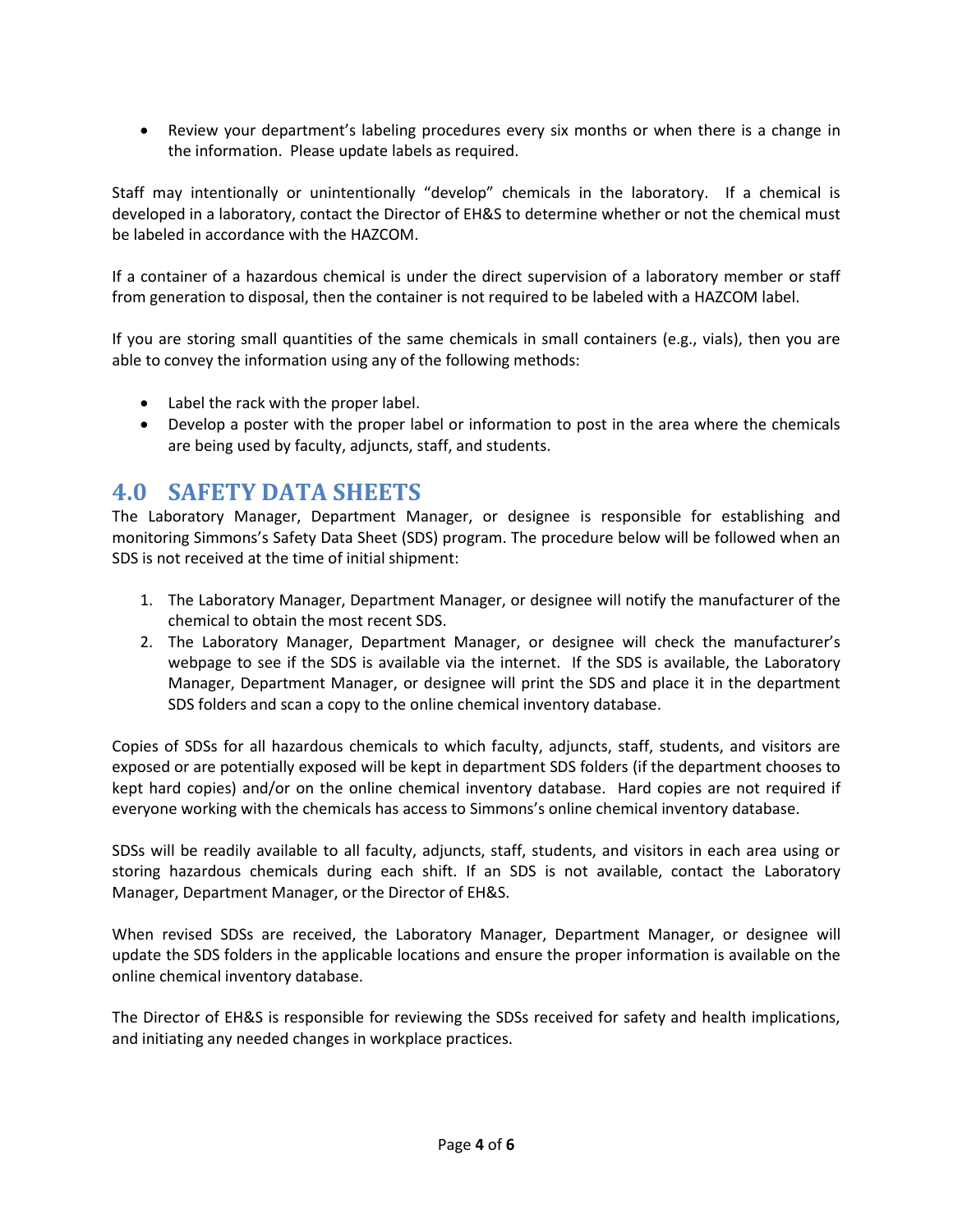## <span id="page-8-0"></span>**5.0 INFORMATION AND TRAINING**

The Director of EH&S is responsible for employee information and training. The Director of EH&S may assign this responsibility to another member of a department or a contractor but the person must be qualified and knowledgeable about HAZCOM. Every faculty, adjunct, staff, and student who will be potentially exposed to hazardous chemicals will receive initial in-person training on HAZCOM and this program within the first month of starting at Simmons.

The training will be documented using a sign-in sheet.

The training program for new faculty, adjuncts, staff, and students is as follows:

- Introduction to HAZCOM
- Hazard classes and categories of chemicals
- Labels and SDSs
- Where an exposure may occur
- Signs and symptoms
- Administrative and engineering controls to prevent exposure
- Who to contact if there is an issue

Prior to introducing a new chemical hazard into any laboratory area, each faculty, adjunct, staff, and student in that area will be given information and training as outlined above for the new chemical hazard. The training format will be a review of the new SDS prior to working or using the chemical by the Department Chair, the Laboratory Manager, Department Manager, or designee.

Annual refresher training will be conducted to remind Simmons's personnel in the affected departments about the HAZCOM requirements.

### <span id="page-8-1"></span>**6.0 HAZARDS OF NON-ROUTINE TASKS**

As of March 2015, faculty, adjuncts, staff, and students are not permitted to perform non-routine tasks that are hazardous. Examples of non-routine tasks are: confined space entry, tank cleaning, and painting reactor vessels. If faculty, an adjunct, staff, or a student is required to perform a non-routine task, (s)he must meet with the Director of EH&S to review the task.

#### <span id="page-8-2"></span>**7.0 INFORMING OTHER EMPLOYERS/CONTRACTORS**

It is the responsibility of Department Chair, Director, Manager, or designee to provide other employers and contractors with information about hazardous chemicals that their workers may be exposed to at Simmons, and suggested precautions for their workers. It is the responsibility of Department Chair, Director, Manager, or designee to obtain information about hazardous chemicals used by other employers to which our workers may be exposed.

Other employers and contractors will be provided with SDSs for hazardous chemicals generated by Simons' in the following manner:

• The Department Chair, Director, Manager or designee will inform the contractor or employer in writing via email that (s)he may be exposed to a hazardous chemical while working at Simmons or in a specific location.